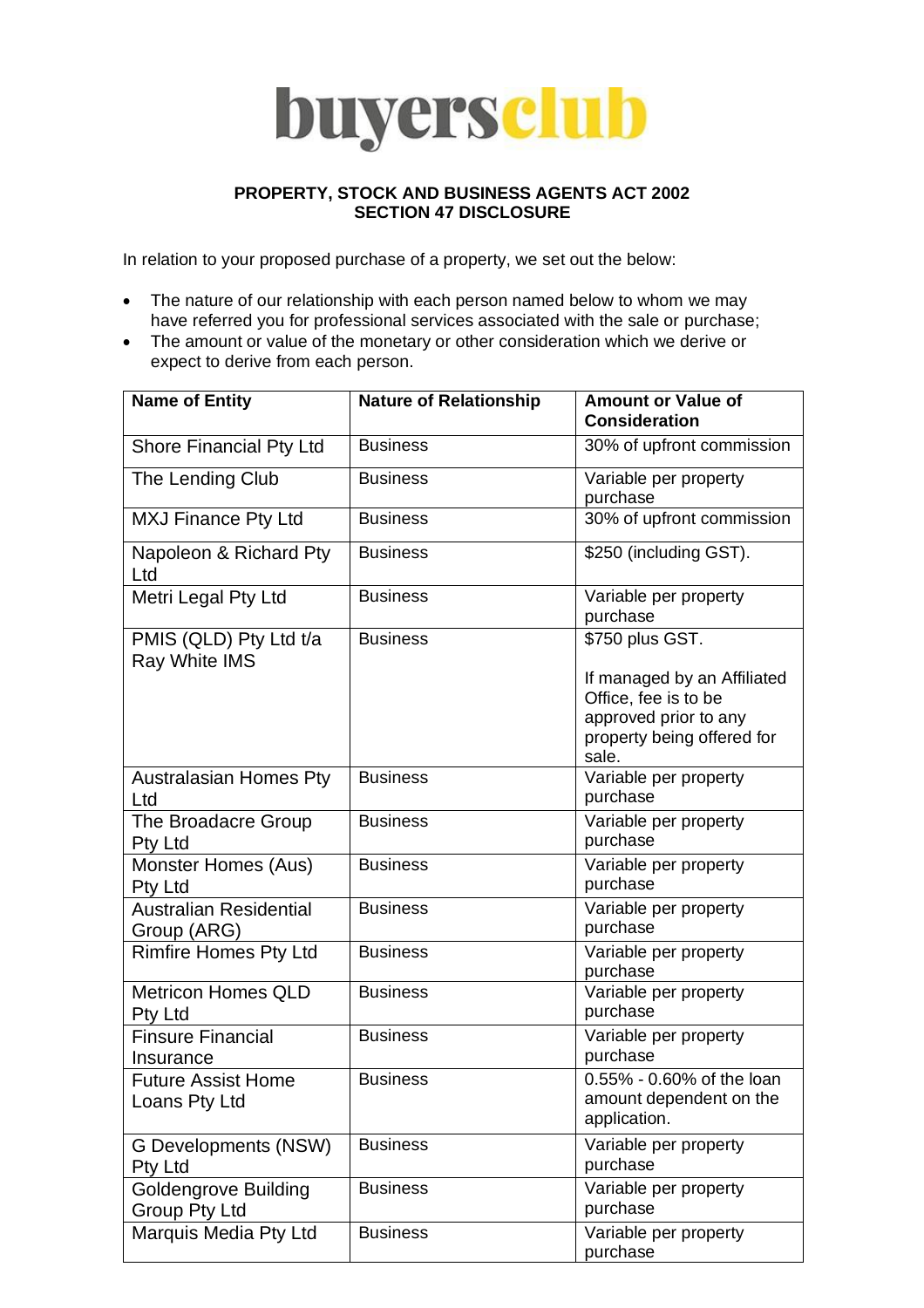| Ray White Mawson<br>Lakes                                         | <b>Business</b> | \$250 plus GST.                   |
|-------------------------------------------------------------------|-----------------|-----------------------------------|
| <b>Sandsky Developments</b><br>Pty Ltd                            | <b>Business</b> | Variable per property<br>purchase |
| <b>Thomas Paul</b><br><b>Constructions Pty Ltd</b>                | <b>Business</b> | Variable per property<br>purchase |
| <b>MPM Property</b><br>Management Pty Ltd                         | <b>Business</b> | \$1,000.00                        |
| <b>Sapient Financial</b><br>Solutions Pty Ltd                     | <b>Business</b> | \$1,000.00                        |
| <b>Tamir Dunning Real</b><br><b>Estate Pty Ltd</b>                | <b>Business</b> | \$200.00                          |
| <b>Washington Brown</b><br><b>Quantity Surveyors</b>              | <b>Business</b> | \$100.00                          |
| <b>General Insurance</b><br><b>Brokers of Australia</b><br>(GIBA) | <b>Business</b> | \$20.00                           |
| Loan Market                                                       | <b>Business</b> | 30% of upfront commission         |
| <b>NHBT</b>                                                       | <b>Business</b> | Variable per client               |
| <b>Quantum Consultancy</b>                                        | <b>Business</b> | \$1,000.00                        |

We also set out below the amount, value or nature of any benefit of which we are aware that a person to whom we have referred you has received, receives, or expects to receive in connection with the sale, or for promoting the sale, or for providing a service in connection with the sale, of the land.

| <b>Name of Entity/ Person</b>                           | <b>Capacity</b>            | Amount, value or nature<br>of benefit |
|---------------------------------------------------------|----------------------------|---------------------------------------|
| Shore Financial Pty Ltd                                 | Mortgage Brokers           | Mortgage Advice                       |
| MXJ Finance Pty Ltd                                     | Mortgage Brokers           | Mortgage Advice                       |
| <b>Finsure Financial Insurance</b>                      | Mortgage Brokers           | Mortgage Advice                       |
| <b>Future Assist Home Loans</b><br>Pty Ltd              | Mortgage Brokers           | Mortgage Advice                       |
| Loan Market                                             | Mortgage Brokers           | Mortgage Advice                       |
| <b>General Insurance Brokers</b><br>of Australia (GIBA) | General Insurance          | <b>Financial Advice</b>               |
| <b>Sapient Financial Solutions</b><br>Pty Ltd           | <b>Financial Services</b>  | <b>Financial Advice</b>               |
| Ray White Mawson Lakes                                  | <b>Property Management</b> | <b>Property Management</b>            |
| PMIS (QLD) Pty Ltd t/a Ray<br>White IMS                 | <b>Property Management</b> | <b>Property Management</b>            |
| <b>Tamir Dunning Real Estate</b><br>Pty Ltd             | <b>Property Management</b> | <b>Property Management</b>            |
| Privium Homes Pty Ltd t/a<br>Impact Homes               | <b>Property Developer</b>  | <b>Property Developer</b>             |
| <b>Australasian Homes Pty</b><br>Ltd                    | <b>Property Developer</b>  | <b>Property Developer</b>             |